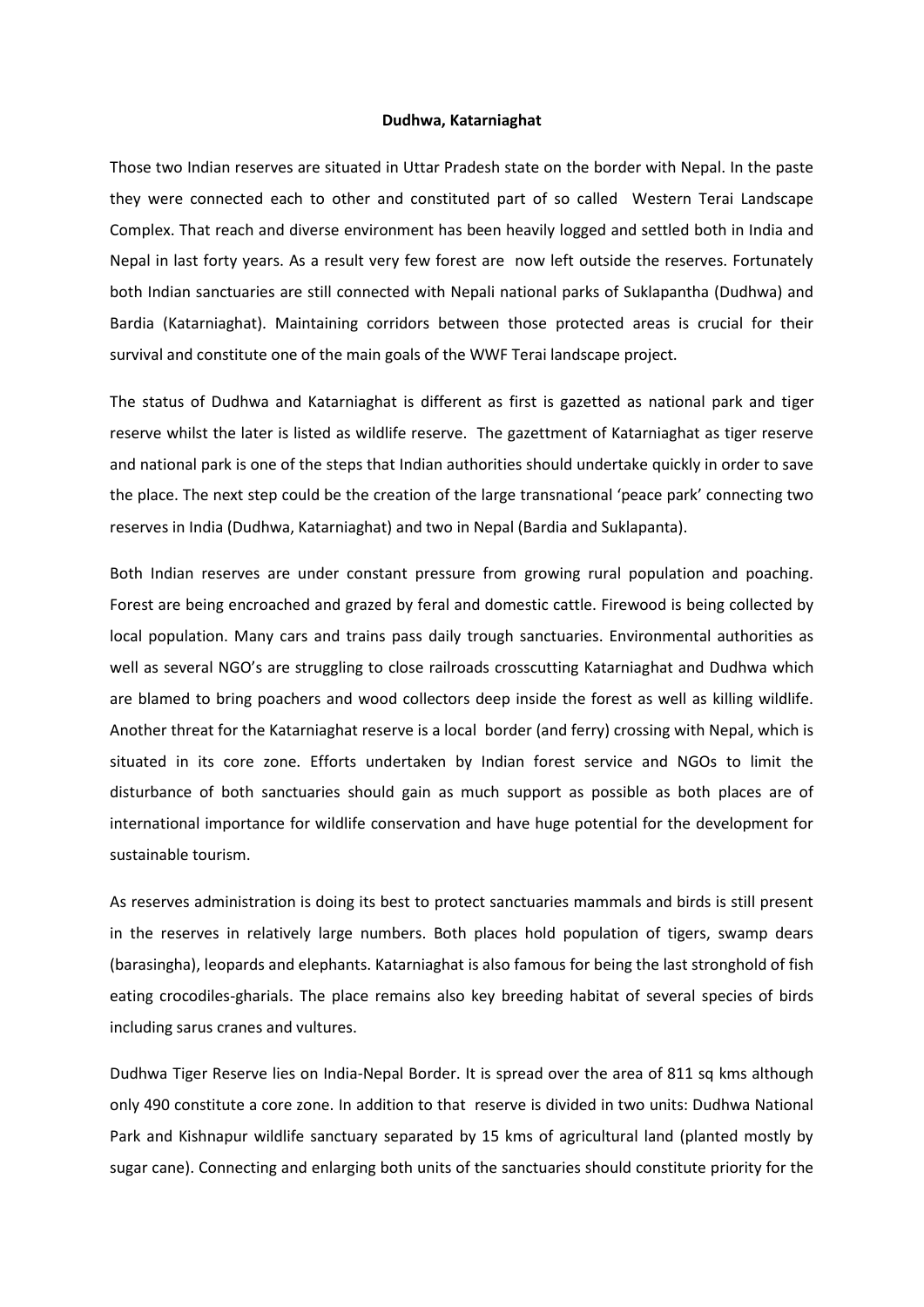environmental authorities as both sectors of sanctuary host one of the last remaining large populations of swamp deer in India.

Dudhwa Tiger Reserve was made famous by 'Billy' Arjan Singh- Indian officer turned environmentalist who, a part of being supporter of Project tiger, tried to introduced captive leopards and tigers back into the wild. One of such stories ended badly as tigress released in Dudhwa named Tara probably turned man eater and was consequently shot by park authorities. In addition to that release of tigress was blamed for bringing genetic pollution to Dudhwa as Tara was of mixed blood of Bengali and Siberian tigers. That fascinating story was described in several books written both by Arjan Singh and people involved in the hunt on tigress.

As far as practicalities are concerned Dudhwa is reachable by car in few hours from Lucknow airport, Katerniaghat is not further away. My trip was organized by Indian nature photographer Suresh Chaudari so I was somehow a guest of forest administration and had an access to larger parts of reserve than an average tourist. Probably the best way for arranging the trip inside the reserves is to contact Katarniaghat foundation- local NGO active both in Dudhwa and Katarniaghat (http://sites.google.com/site/katerniaghatfoundation).

My first stop was in Kishnapur range of Dudhwa. That part of tiger reserve holds one of the largest population of swamp dear (Barashinga- *Cervus douvaucelli*) in the world. The highlight of the place is large marsh formed by drying lake. I would not hesitate to call that place one of the most beautiful spots ever seen in my life. Hundreds of birds (duck, geese, storks, cormorants, herons) fighting dears, wild boars, mugger crocodiles are sharing the lake and can be observed from a platform on its shore. The place is also perfect for observing smooth-coating otters although I have not seen them during my visit.

Kishnapur wildlife reserve, although part of national network of tigers reserves is far from being secured. Apart of 'standard' threats of Indian sanctuaries such as poaching, overgrazing by domestic cattle, fires etc. threatened by severe floods. Last year part of the reserve of several square kilometers were virtually washed away and turned into wasteland by the flood aggravated by opening of dams upstream by Nepal authorities. It will take years before that part of the reserve recovers.

Spotted deer (chital- *Axis axis*) are fairly common both in the Kishnapur range and Dudhwa core zone. I have also seen a barking deer (munjac -*muntiacus muntjak*) there as well as wild boars (*Sus scrofa*). Rhesus macaques (*Macaca mulatta*) and Langurs (*Semnopithecus entellus*) are plentiful, also along the roads bordering the reserves as they 'hunt' for sugar cane transported to sugar mills.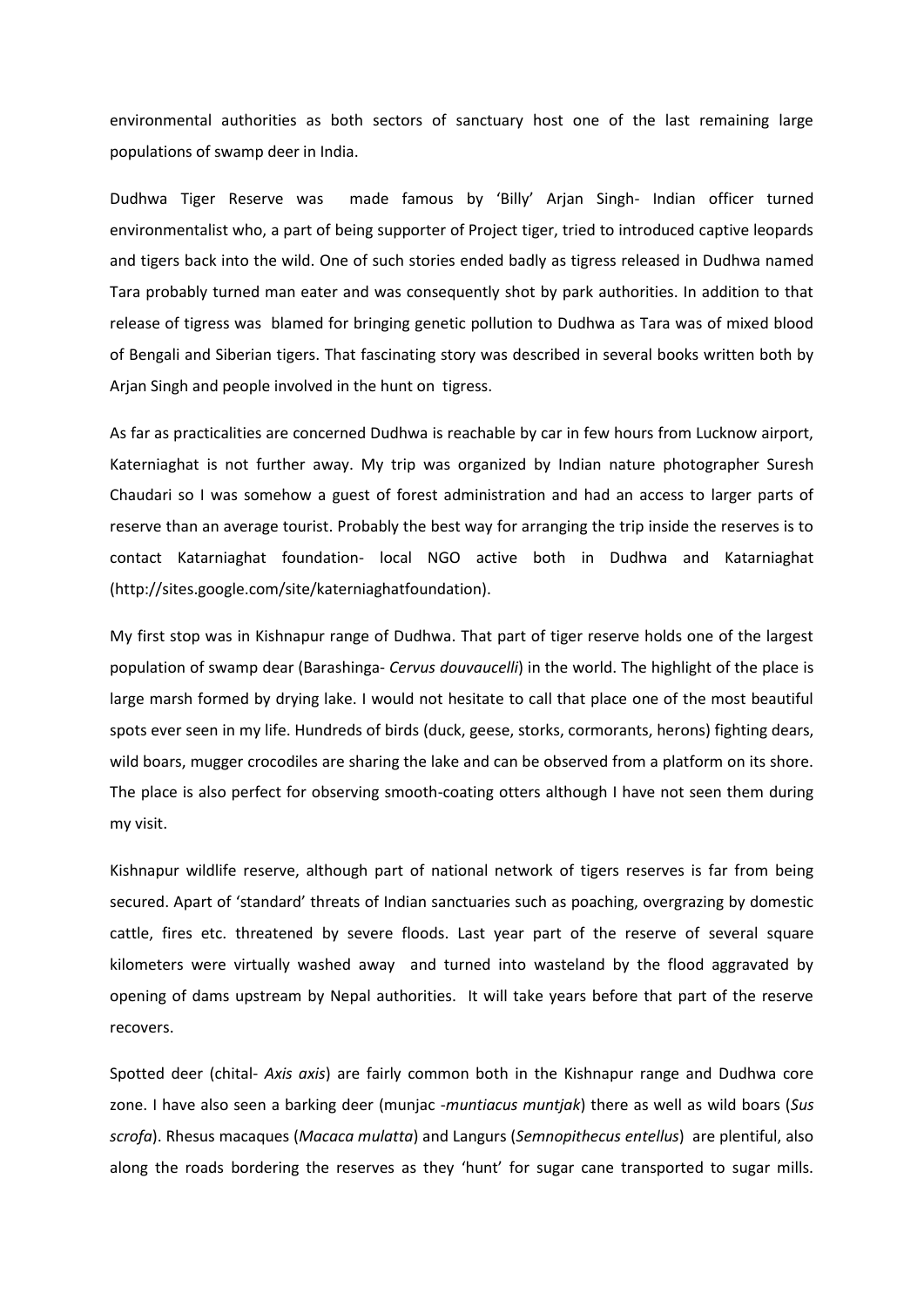Tigers, leopards and sloth bears are also present In both parts of the sanctuary but, unfortunately, I have only seen their tracks.

The main part of Dudhwa National park is situated 15 km away of Kishnapur. It was created as hunting reserve by British during the Raj and still hold the traits of hunting landscape park. That makes it a perfect spot for watching wildlife and organizing high value tourism. Old British lodges with elephant stables and ramps, brick bridges, crossroad marks, watch towers and forest houses are beautifully build and still fairly well maintained. In addition to that park keeps a dozen domestic elephants which are used both for patrolling and transporting tourist.

Local environment is mainly composed of natural Terai sal forest and old grown teak plantations. In addition to that park authorities actively maintains several grasslands which are home to large populations of deer. The most common species of mammal in Dudhwa are chitals (spotted dears). National park is also a perfect spot to see hog deer (*Axus porcinus*) which is present in large numbers on reserve grasslands. Sambars (*Cervus unicolor)* are also present but less frequently seen as they are usually active at night. Barking deer (muntjaks) is also relatively common. Swamp deer are less numerous in Dudhwa core zone than in Kishnapur but also relatively easy to see. Hanuman Langurs and Rhesus macaques are easily seen especially around the park headquarters and along the road.

The number of tigers in the reserve is debated but at the moment there is no less than 20 individuals. Unfortunately I haven't seen any. I had also missed the group of elephants which was present in the park during my stay. Elephants often migrate between Dudhwa and Suklapanta reserve in Nepal. As a result sightings of them is not guaranteed. Few rhinoceros (*Rhinoceros unicornis*) were reintroduced to Dudhwa. At the moment dozen of those majestic animals is kept in an large fenced area. Even that part of the reserve is infiltrated by poachers. During our stay a huge snare of 100 meters in length was found there by forest guards.

Dudhwa is a wonderful place for birdwatchers, with hundreds of resident and migrant species of birds. See my list above the report.

Katerniaghat reserve is situated 60 km from Dudhwa headquarters and is easily reachable by car. The reserve is a long strip of forest along the Indian- Nepali border. From one side the reserve is limited by a huge dammed reservoir on Shirva river- perfect environment for waterfowl and crocodiles- both muggers and gharials as well as gangetic dolphins. The reservoir also constitute the barrier against the infiltration of poachers, wood cutters and livestock herders into the reserve.

I was unlucky with tigers in Katarniaghat as much as in Dudhwa but instead had a chance to spot (and film) a pair of beautiful leopards (*Phantera pardus*)- male and a female there. In addition to that I've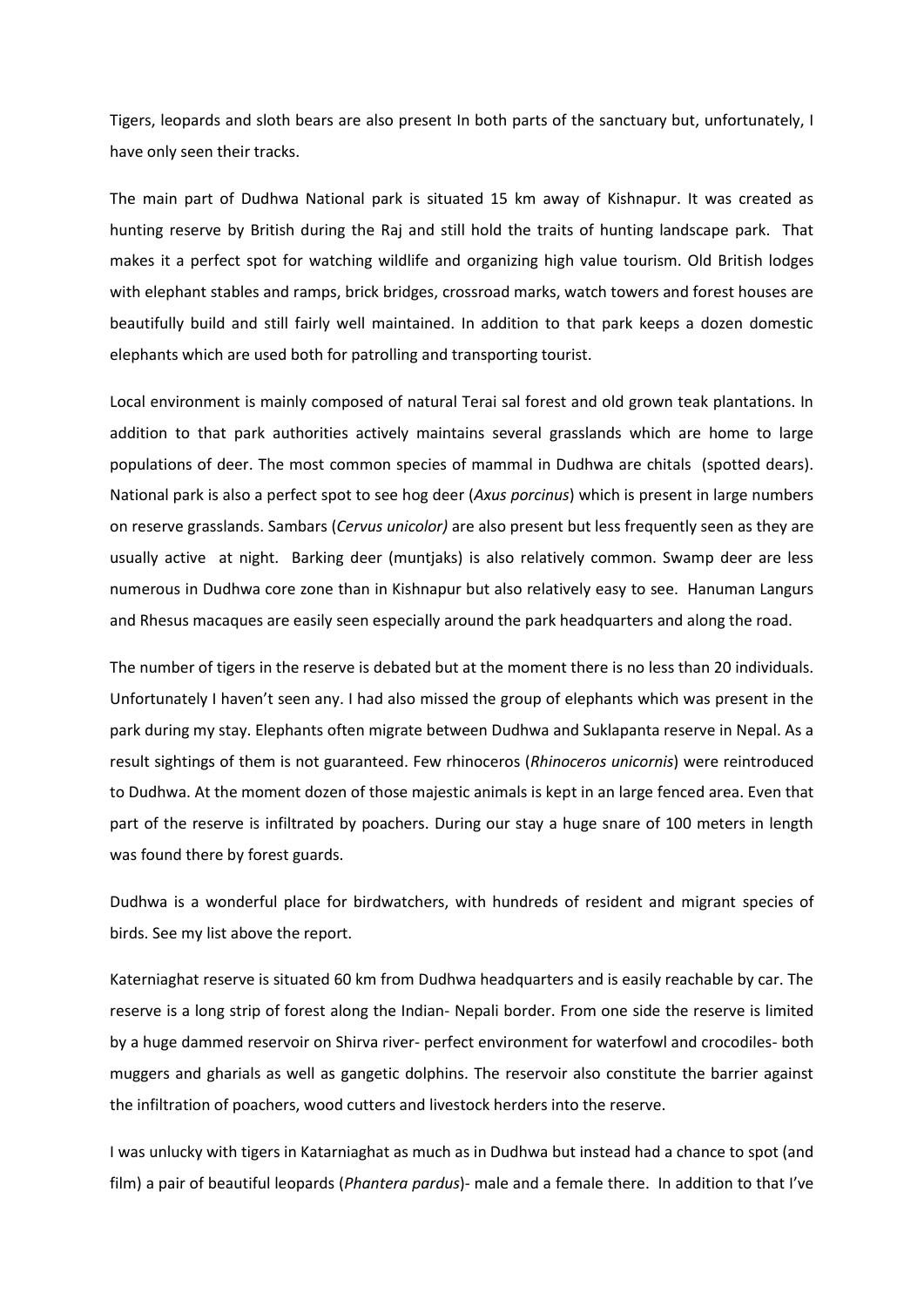observed rhesus macaques, hanuman langurs, five striped palm squirrels (*Funambulus palmarum*), spotted, barking and hog deers (*Axis porcinus porcinus*), golden jackals (*Canis aureus*) and nilgais (*Boselaphus tragocamelus*).

Shirwa river is a good place for observing gangetic dolphins (*Planista gangetica*), gharials, muggers as well as several species of turtles. Small ponds along the river perfect spots for huge Indian pythons.

Birds are also present in large numbers in forest, grasslands and along the Shirva river. Among others big colony of vultures nesting on giant threes can be visited inside the reserve.

Below is the list of mammals observed during my trip to India as well as very incomplete checklist of birds and reptiles.

## Mammal checklist:

- 1. Barking deer (muntjac Muntiacus muntjak)- Dudhwa,
- 2. Five-striped Palm squirrel (Funambulus pennantii)- Delhi, Dudhwa,
- 3. Gangetic dolphin (*Platanista gangetica gangetica)- Katarniaghat,*
- 4. Golden Jackal (Canis aureus)- Dudhwa, Katerniaghat,
- 5. Hanuman Langur (Simia entellus)- Dudhwa, Katarniaghat,
- 6. Hog deer (Axis Porcinus)- Dudhwa, Katerniaghat,
- 7. Leopard (Panthera paruds)- Katarniaghat
- 8. Nilgai (Boselaphus tragocamelus)- Katarniaghat,
- 9. Rhesus Macaque (Macaca mulatta)- Delhi, Bhopal, Dudhwa, Katarniaghat,
- 10. Spotted deer (chital- Axis axis)- Dudhwa, Katarniaghat,
- 11. Swamp deer (Barashinga- Cervus duvaucelli)- Dudhwa,
- 12. Wild boar (Sus scrofa)- Dudhwa.

## Birds checklist:

- 1. Asian Openbill (*Anastomus oscitans*)- Dudhwa,
- 2. Barred Jungle Owlet, (*Glaucidium radiatum)* Dudhwa
- 3. Black-winged Stilt (*Himantopus himantopus*)- Katarniaghat
- 4. Bank Myna (*Acridotheres ginginianus*)- Dudhwa,
- 5. Cinnamon Bittern (*Ixobrychus cinnamomeus*)- Dudhwa
- 6. Changeable Hawk-eagle *(Nisaetus cirrhatus)- Dudhwa*
- 7. Egyptian Vulture (*Neophron percnopterus*)- Katarniaghat
- 8. Common Kingfisher (*Alcedo atthis)-Dudhwa,*